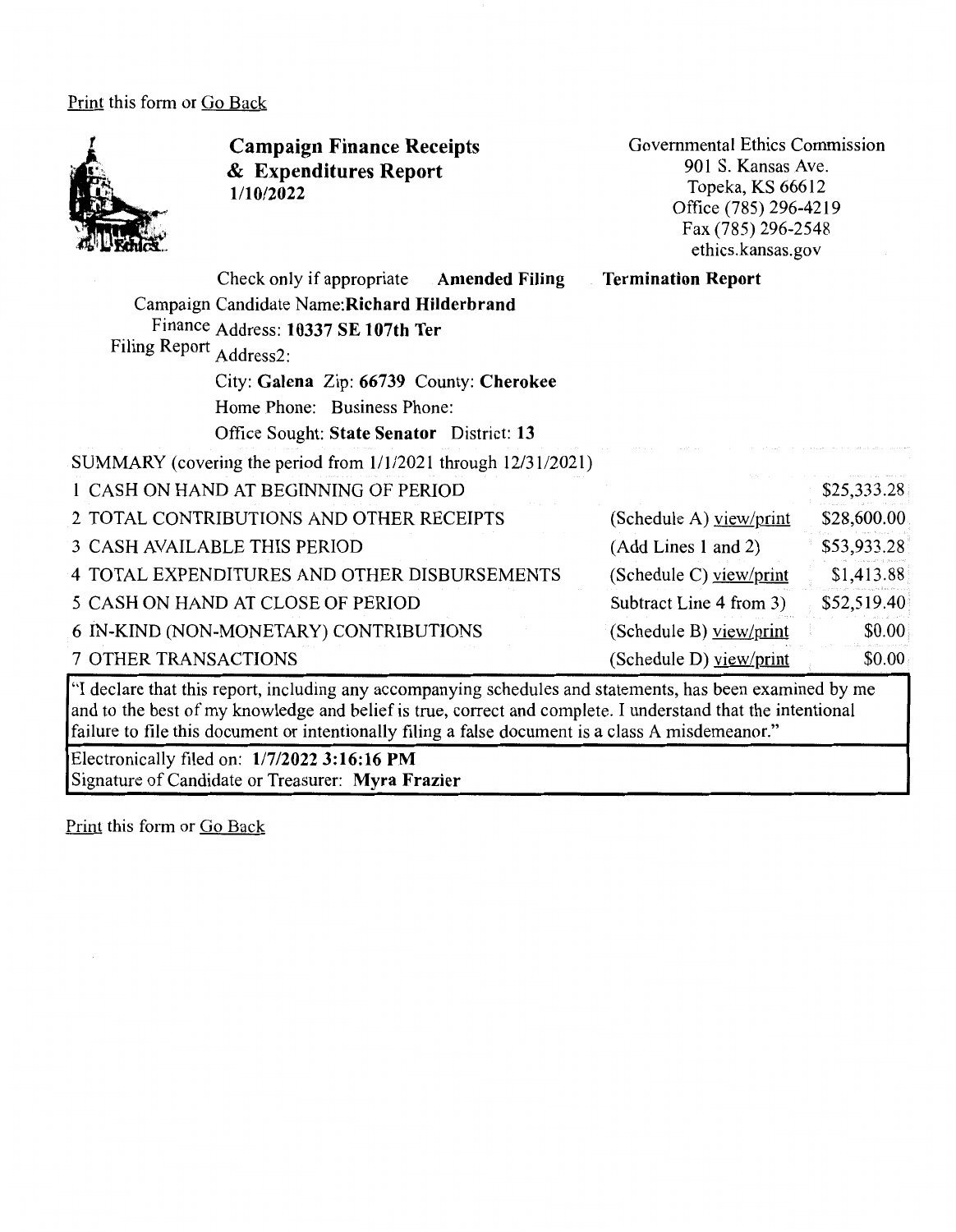$\bar{\mathcal{A}}$ 

#### **SCHEDULE A**

## **CONTRIBUTIONS AND OTHER RECEIPTS**

**Candidate:** Richard Hilderbrand

|          | <b>Name and Address</b>                                                             | <b>Type of Payment</b>                | Occupation of                               |             |
|----------|-------------------------------------------------------------------------------------|---------------------------------------|---------------------------------------------|-------------|
| Date     | of Contributor                                                                      | Cash, Check, Loan, E-<br>funds, Other | <b>Individual Giving</b><br>More Than \$150 | Amount      |
| 12/31/21 | Smile Direct Club LLC<br>414 Union St.<br>8th Floor<br>Nashville TN 37219           | Check                                 |                                             | \$500.00    |
| 12/29/21 | <b>KS Dental PAC</b><br>5200 SW Huntoon St.<br>Topeka KS 66604                      | Check                                 |                                             | \$250.00    |
| 12/27/21 | United Health Group<br>330 NW 82nd St.<br>Topeka KS 66617                           | Check                                 |                                             | \$1,000.00] |
| 12/27/21 | Pfizer PAC<br>235 E. 42nd St.<br>New York NY 10017                                  | Check                                 |                                             | \$500.00    |
| 12/27/21 | KS Contractors Association<br>PAC<br>800 SW Jackson<br>Suite 100<br>Topeka KS 66612 | Check                                 |                                             | \$250.00    |
| 12/27/21 | KS Beer Wholesale<br><b>Association PAC</b><br>100 SE 9th St.<br>Topeka KS 66612    | Check                                 |                                             | \$1,000.00] |
| 12/24/21 | O'Neal Consulting, LLC<br>800 SW Jackson<br>Topeka KS 66612                         | Check                                 |                                             | \$100.00]   |
| 12/22/21 | Blue Cross Blue Shield of<br>KS<br>1133 SW Topeka Blvd.<br>Topeka KS 66629          | Check                                 |                                             | \$500.00    |
| 12/21/21 | Prairie Bank Potawatomi<br>Nation<br>16281 Q. Rd.<br>Mayetta KS 66509               | Check                                 |                                             | \$500.00    |
| 12/21/21 | RAI Services Co.<br><b>POB 464</b><br>Winston-Salem NC 27102                        | Check                                 |                                             | \$500.00    |
| 12/20/21 | <b>Advantage Metals</b><br>Recycling<br>POB 1078                                    | Check                                 |                                             | \$250.00]   |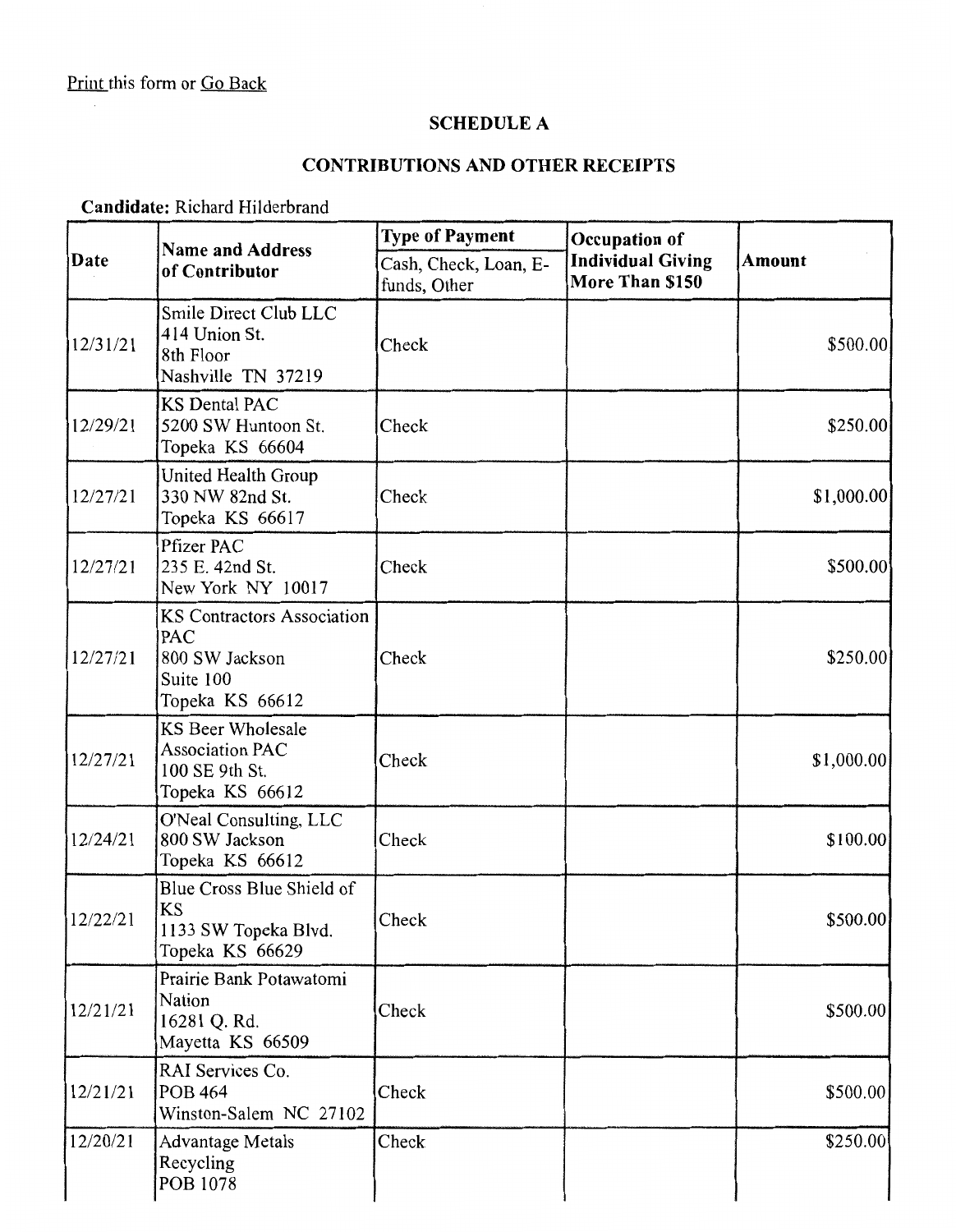|          | Cincinnati OH 45201-<br>1078                                                                                        |       |             |
|----------|---------------------------------------------------------------------------------------------------------------------|-------|-------------|
| 12/20/21 | <b>BrightSpring Legacy Fund</b><br>657 S. Hurstbourne<br>Parkway<br>Louisville KY 40222                             | Check | \$250.00    |
| 12/17/21 | <b>Property Casualty Insurers</b><br>Assoc of American<br>8700 W. Bryn Mawr Ave.<br>Ste. 1200 S<br>Chicago IL 60631 | Check | \$250.00    |
| 12/17/21 | Shelter Insurance KS PAC<br>1817 W. Broadway<br>Columbia MO 65218                                                   | Check | \$1,000.00] |
| 12/15/21 | Allstate Ins.Company<br>2775 Sanders Rd.<br>Northbrook IL 60062                                                     | Check | \$250.00    |
| 12/13/21 | <b>KS Cable PAC</b><br>900 S. Kansas Ave.<br>Topeka KS 66612                                                        | Check | \$500.00    |
| 12/13/21 | Lisa Allen/Cox<br>Communications, INC<br>901 George Washington<br>Blvd.<br>Wichita KS 67211                         | Check | \$500.00    |
| 12/13/21 | <b>COMCAST</b><br>1701 JFK Blvd.<br>Philadelphia PA 19103                                                           | Check | \$500.00    |
| 12/13/21 | Midwest Health, Inc.<br>3024 SW Wanamaker Rd.<br>Topeka KS 66614                                                    | Check | \$400.00]   |
| 12/13/21 | <b>KHCA PAC</b><br>1100 SW Gage Blvd.<br>Topeka KS 66604                                                            | Check | \$500.00    |
| 12/13/21 | International Union of<br><b>Elevator Constructors PAC</b><br>7154 Columbia Gateway<br>Dr.<br>Columbia MD 21046     | Check | \$500.00    |
| 12/13/21 | PAC of KS<br>Ophthalmologists<br>10 W. Phillip Rd.<br>Suite 120<br>Vernon Hills IL 60061                            | Check | \$1,000.00  |
| 12/09/21 | POM of Kansas, LLC<br>3870 Peachtree Industrial<br>Blvd.<br>Suite 340-308<br>Deluth GA 30096                        | Check | \$1,000.00  |
| 12/09/21 | Managed Care With Heart                                                                                             | Check | \$500.00    |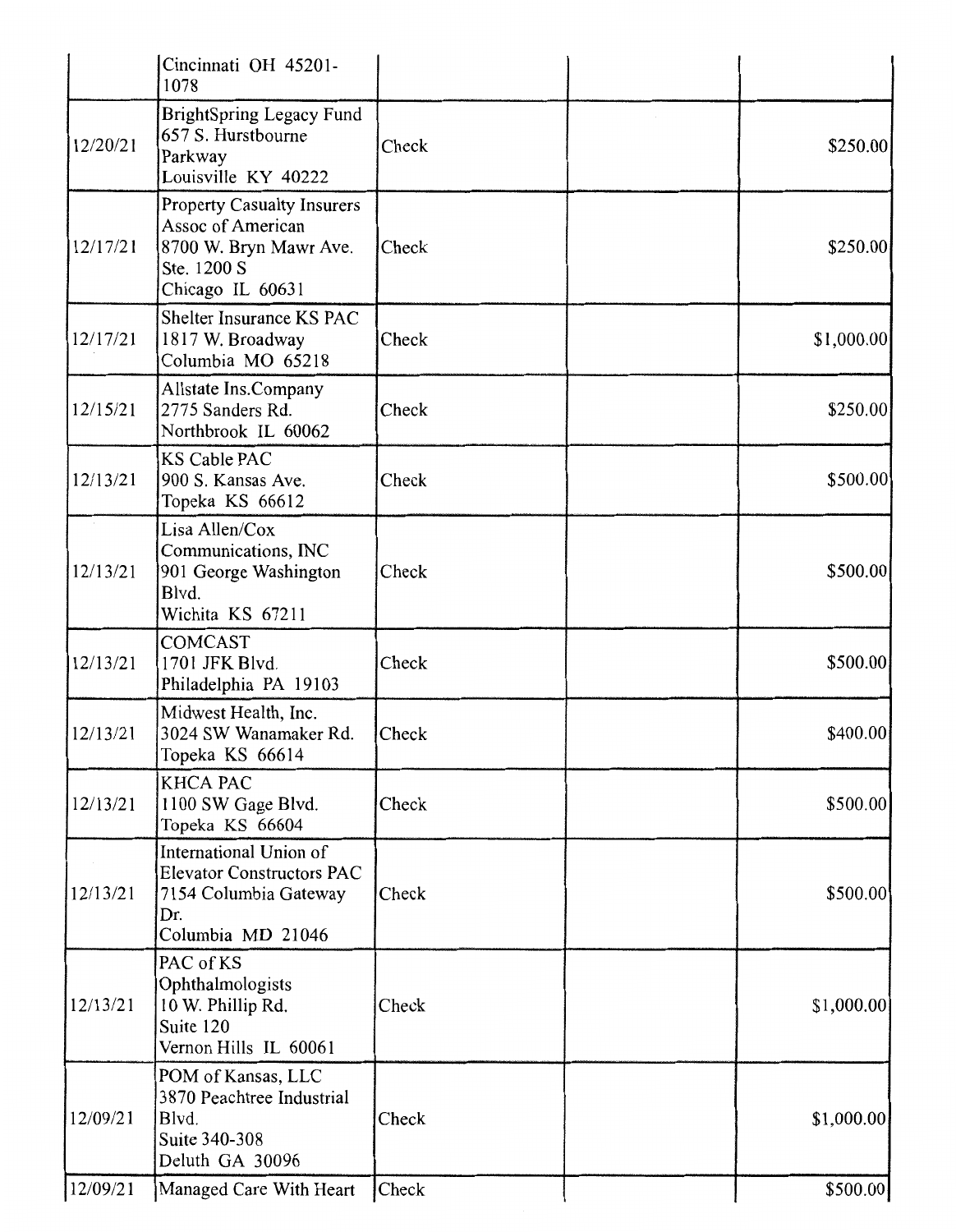|          | Co.<br>66 E. State St<br>Columbus OH 43212                                                                       |       |            |
|----------|------------------------------------------------------------------------------------------------------------------|-------|------------|
| 12/09/21 | <b>HCA KS Good Government</b><br>Fund<br>550 N. Hillside St.<br>Wichita KS 67214                                 | Check | \$500.00   |
| 12/09/21 | KS Assoc. of Nurse<br>Anesthetists CRNA PAC<br>5845 SW 29th St.<br>Topeka KS 66614                               | Check | \$1,000.00 |
| 12/08/21 | Shawnee Tribe<br>POB 1447<br>Shawnee OK 74802                                                                    | Check | \$1,000.00 |
| 12/08/21 | <b>Credit Union Political</b><br><b>Action Committee</b><br>901 SW Topeka Blvd.<br>Topeka KS 66612               | Check | \$250.00   |
| 12/08/21 | KS Independent Pharmacy<br>PAC<br>3512 SW Fairlawn Rd.<br>Topeka KS 66614                                        | Check | \$500.00   |
| 12/07/21 | T-Mobile<br>12920 SE 38th St.<br>Bellevue WA 98006                                                               | Check | \$500.00   |
| 12/03/21 | Watco Companies, LLC<br>315 W. 3rd St.<br>Pittsburg KS 66762                                                     | Check | \$500.00   |
| 12/02/21 | <b>CVS HEALTH</b><br>1 CVS Dr., MC 287<br>Woonsocket RI 2895                                                     | Check | \$500.00   |
| 12/02/21 | <b>KS American Family</b><br><b>Insurance PAC</b><br>6000 American Parkway<br>Madison WI 53783                   | Check | \$500.00   |
| 12/02/21 | Loan Max<br>3440 Preston Ridge Rd.<br>Alpharetta GA 30005                                                        | Check | \$500.00   |
| 11/18/21 | The Beneficient Co Group<br>USA, LLC<br>325 N. St.Paul St.<br>Dallas TX 75201                                    | Check | \$750.00   |
| 11/18/21 | <b>KS Automobile Dealers</b><br><b>Election Action Committee</b><br>PAC<br>731 S. Kansas Ave.<br>Topeka KS 66603 | Check | \$250.00   |
| 11/15/21 | Hyvee Employees' PAC<br>5820 Westown Parkway                                                                     | Check | \$500.00   |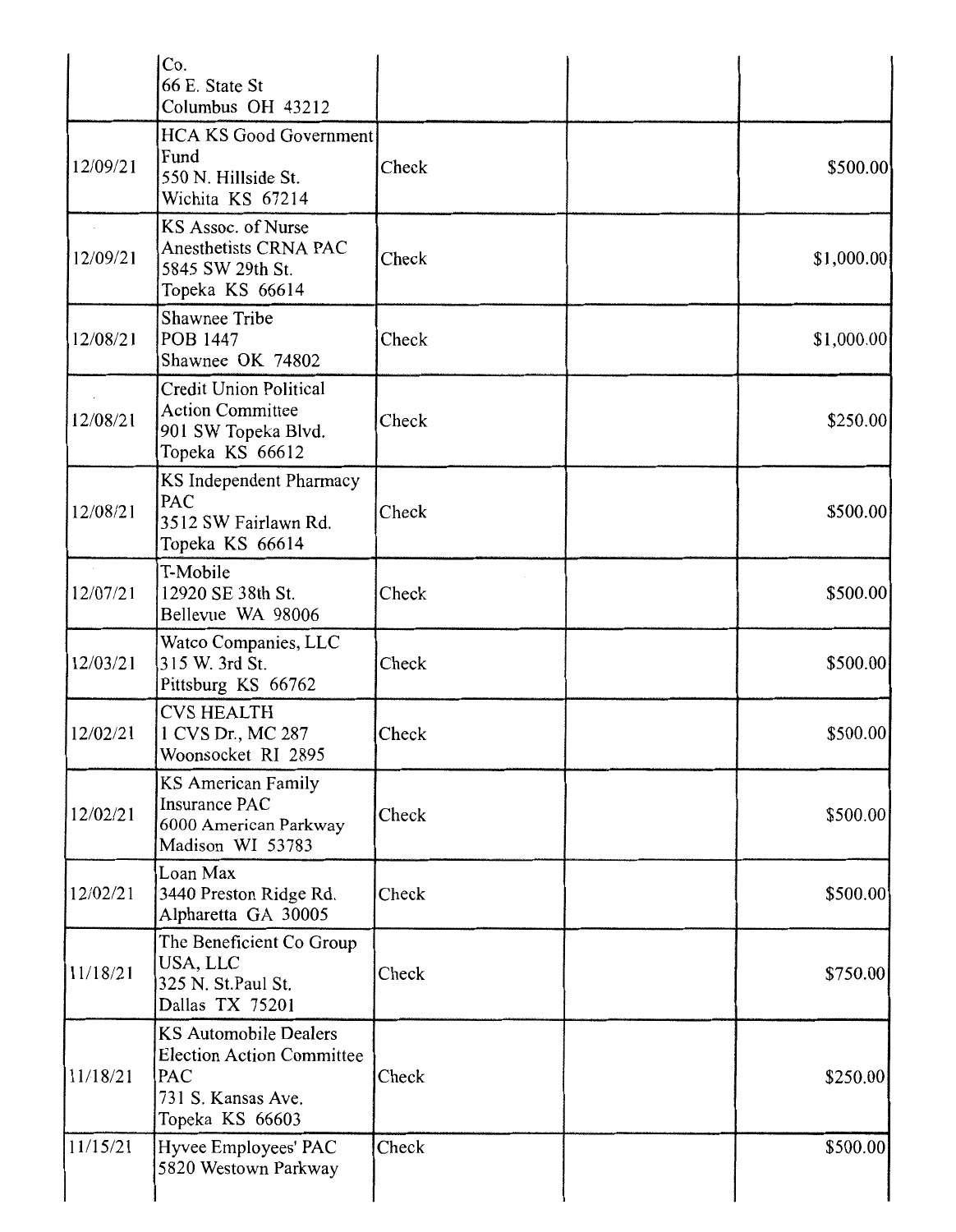|          | West Des Moines IA<br>50266                                                                       |       |             |
|----------|---------------------------------------------------------------------------------------------------|-------|-------------|
| 11/08/21 | Blue Cross Blue Shield of<br><b>KS</b><br>1133 SW Topeka Blvd.<br>Topeka KS 66629                 | Check | \$500.00    |
| 11/05/21 | <b>BNSF Railway</b><br>2500 Lou Menk Dr<br>Ft. Worth TX 76131                                     | Check | \$500.00    |
| 11/02/21 | <b>CURO Management LLC</b><br>3527 N. Ridge Rd.<br>Wichita KS 67205                               | Check | \$1,000.00  |
| 10/29/21 | <b>KS State Farm Insurance</b><br>Agents & Employees PAC<br>825 S. Kansas Ave.<br>Topeka KS 66612 | Check | \$500.00    |
| 10/22/21 | One Gas Employee PAC<br>15 E. 5th St.<br>Tulsa OK 74103                                           | Check | \$250.00]   |
| 10/13/21 | KS Association for<br>Responsible Liquor Laws,<br>Inc.<br>919 S. KS Ave.<br>Topeka KS 66612       | Check | \$250.00]   |
| 10/13/21 | Liberty Utilities PAC<br><b>POB 127</b><br>Joplin MO 64802                                        | Check | \$250.00]   |
| 10/13/21 | Whitney B. Damron, P.A.<br>919 S. Kansas Ave.<br>Topeka KS 66612                                  | Check | \$250.00    |
| 10/12/21 | <b>KS Funeral Directors</b><br><b>Association PAC</b><br>1200 S. Kansas Ave.<br>Topeka KS 66612   | Check | \$250.00    |
| 10/07/21 | <b>AT&amp;T Services</b><br>220 SE 6th Ave.<br>Topeka KS 66603                                    | Check | \$250.00    |
| 09/25/21 | Merck<br>2000 Galloping Hill Rd.<br>Kenilworth NJ 7033                                            | Check | \$250.00    |
| 09/22/21 | Anheuser Busch<br>One Busch Place<br>St. Louis MO 63118                                           | Check | \$250.00    |
| 09/15/21 | KS Rural Independent<br>Telecoms PAC<br>POB 4799<br>Topeka KS 66604                               | Check | \$1,000.00  |
| 09/05/21 | Walmart Stores, Inc<br>702 S.W.8th St.                                                            | Check | \$1,000.00] |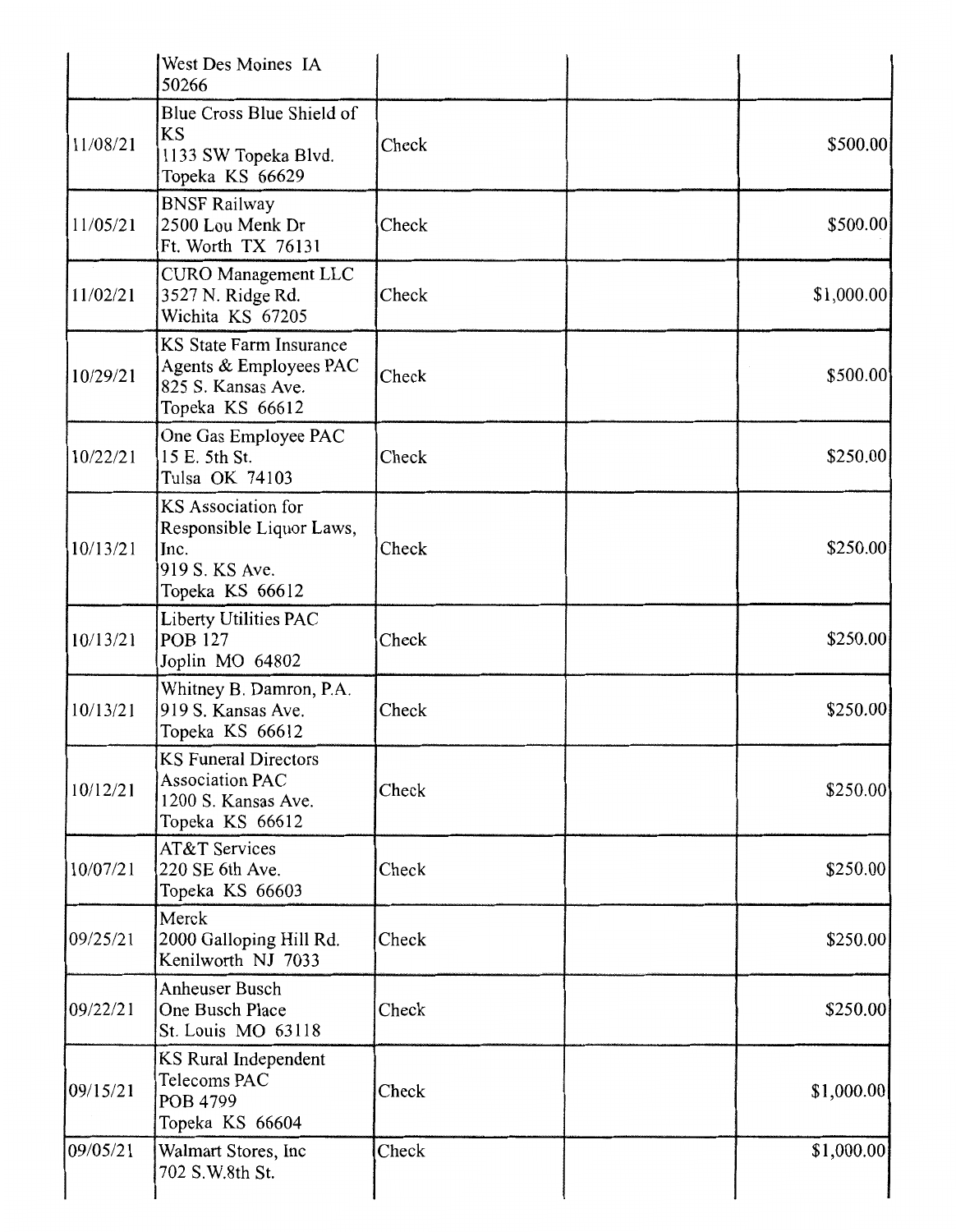|                                                | Bentonville AR 72716                                                         |       |     |            |
|------------------------------------------------|------------------------------------------------------------------------------|-------|-----|------------|
| 09/02/21                                       | <b>KS Hospital Association</b><br>PAC<br>215 SE 8th Ave.<br>Topeka KS 66603  | Check |     | \$250.00   |
| 08/28/21                                       | Altria Client Services LLC<br><b>POB 85088</b><br>Richmond VA 23285          | Check |     | \$500.00   |
| 08/27/21                                       | <b>KS Electric Power</b><br>Cooperative, Inc.<br>POB 4877<br>Topeka KS 66604 | Check |     | \$100.00]  |
| 08/25/21                                       | Delta Dental of KS<br>POB 789769<br>Wichita KS 67278                         | Check |     | \$1,000.00 |
| 12/23/01                                       | BCS Design, Inc.<br>19930 W. 161st St.<br>Olathe KS 66062                    | Check |     | \$500.00   |
|                                                | Total Itemized Receipts for Period                                           |       |     | \$28600.00 |
| Total Unitemized Contributions (\$50 or less)  |                                                                              |       | \$0 |            |
| Sale of Political Materials (Unitemized)       |                                                                              | \$0   |     |            |
| Total Contributions When Contributor Not Known |                                                                              |       | \$0 |            |
|                                                | TOTAL RECEIPTS THIS PERIOD                                                   |       |     | \$28600.00 |

Print this form or Go Back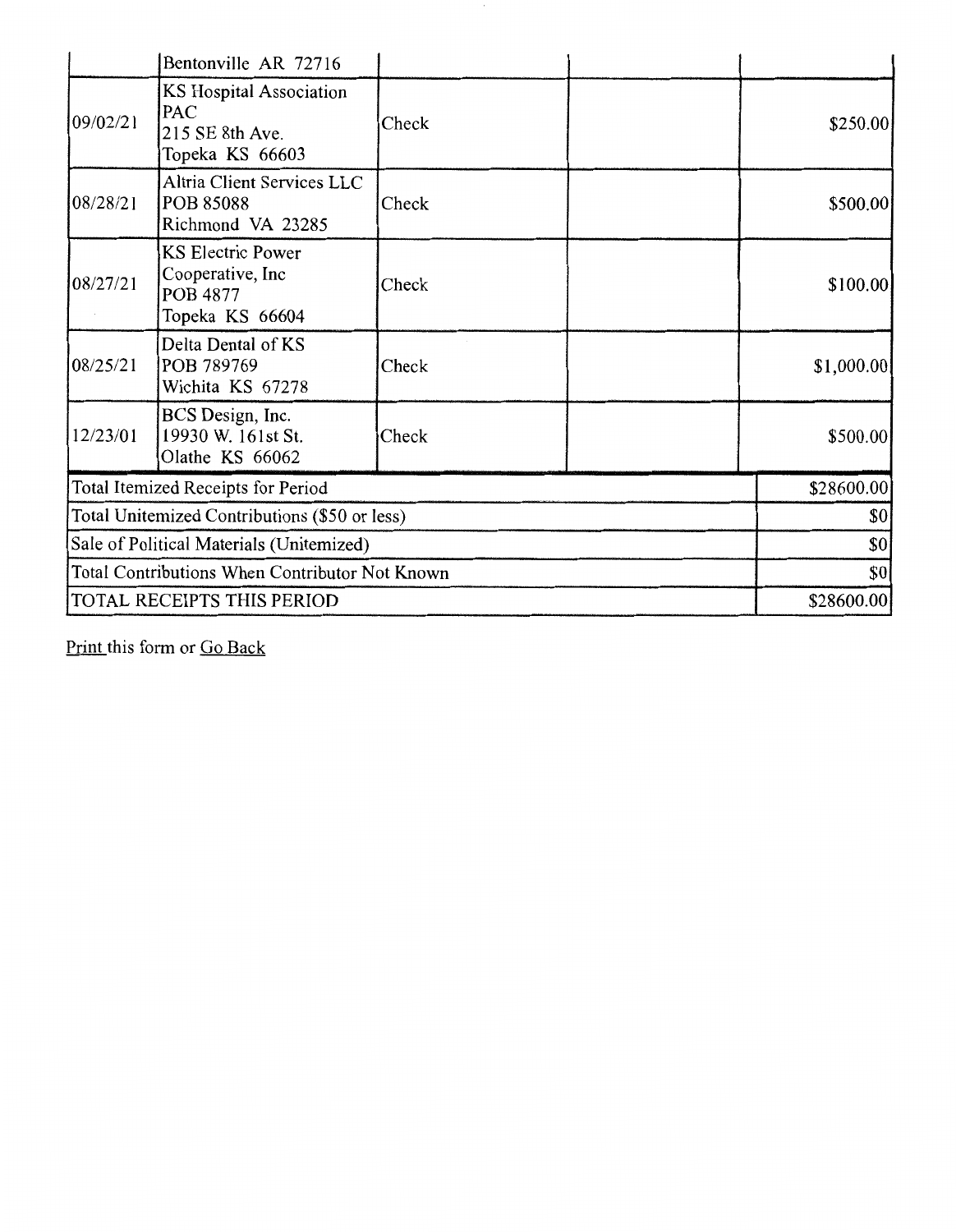#### **SCHEDULE C**

### **EXPENDITURES AND OTHER DISBURSEMENTS**

### **Candidate:** Richard Hilderbrand

| <b>Date</b> | <b>Name and Address</b>                                                          | <b>Purpose of Expenditure</b><br>or Disbursement | <b>Amount</b> |
|-------------|----------------------------------------------------------------------------------|--------------------------------------------------|---------------|
| 12/22/21    | East Avenue Storage<br><b>POB 75</b><br>Baxter Springs KS 66713                  | Miscellaneous Sign Storage                       | \$360.00      |
| 12/17/21    | <b>Sentinel Times</b><br>511 S. Main St.<br>Galena KS 66739                      | Newspaper Ads Holiday Ads                        | \$75.00       |
| 09/09/21    | Richard Hilderbrand<br>1116 Military Ave.<br>Baxter Springs KS 66713             | Reimbursement Campaign website                   | \$107.88      |
| 08/06/21    | Columbus News Report<br>105 S. Pennsylvania<br>Columbus KS 66725                 | Newspaper Ads Fair Sponsorship Ad                | \$150.00      |
| 01/23/21    | <b>US Treasury</b><br>POB 37910<br>Hartford CT 6176                              | Miscellaneous Employee taxes.                    | \$6.00        |
| 01/07/21    | Columbus News Report<br>105 S. Pennsylvania<br>Columbus KS 66725                 | Newspaper Ads Sponsor Christmas Ad               | \$265.00      |
| 01/25/20    | <b>US Postal Service</b><br>119 E. 5th St.<br>Galena KS 66739                    | Postage/Shipping Postage                         | \$15.20       |
| 01/23/20    | KS Unemployment Security Fund<br>KS Dept of Labor<br>POB 3539<br>Topeka KS 66601 | Miscellaneous Unempl tax for employee.           | \$27.00       |
| 01/23/20    | <b>US Treasury</b><br><b>IRS</b><br>POB 932000<br>Louisville KY 40293-2000       | Miscellaneous Employee Form 941                  | \$253.00      |
| 01/20/20    | Price's Workstation<br>6920 SE Nighthawk Ln.<br>Riverton KS 66770                | Miscellaneous Bookkeeping                        | \$150.00]     |
|             |                                                                                  |                                                  |               |